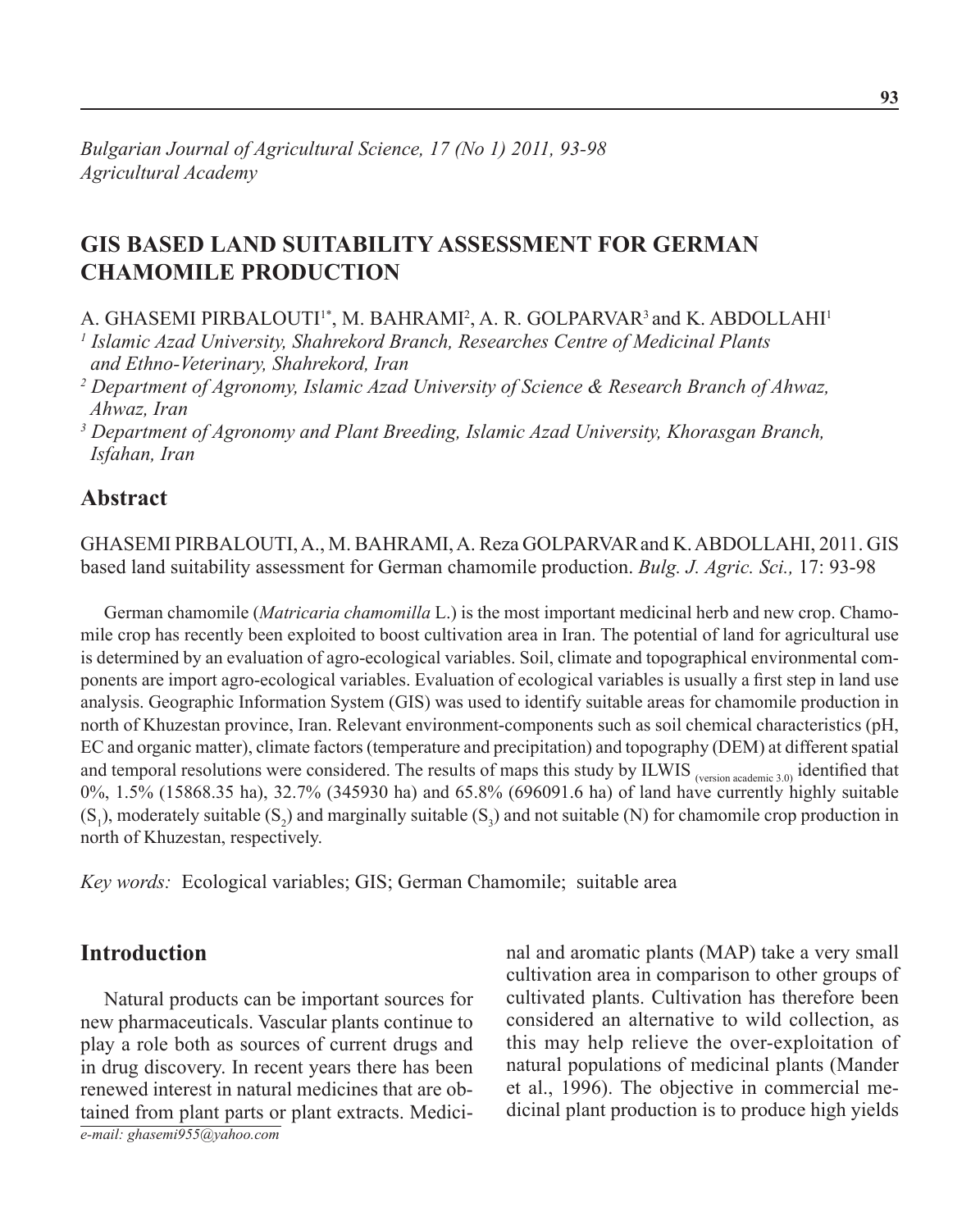per hectare with high marker compound content. The ecological needs in production are the major aspect that influences the yield of all horticultural and agronomic crops.

German chamomile (*Matricaria chamomilla)*  is a member of the Asteraceae (Aster family) and it's an annual herb and native to Iran (Reichinger, 1977), Western Asia and Europe that grows as a wild plant (Pourohit and Vyas, 2004). Chamomile is one of the most important medicinal plants in the world trade that has many applications in drug and sanitary industrials. Chamomile has medicinal attribute such as antiseptic and therapeutic use, anti-inflammatory (Pourohit and Vyas, 2004), antispasmodic (Pourohit and Vyas, 2004), and antimicrobial (Letchamo and Marquard, 1993). German chamomile is a new crop (alternative) has recently been exploited to boost cultivation areas in world and Iran.

The problem of selecting the correct land for the cultivation of a certain agriculture product is a long-standing and mainly empirical issue. Although many researchers, organizations, institutes and governments have tried to provide a framework for optimal agricultural land use, it is suspected that much agricultural land is used at below its optimal capability (Boonyanuphap et al., 2004). The increased need for herbal drugs production and the shortage of resources stimulate a need for sophisticated methods of land evaluation to aid decision makers in their role to both preserve highly suitable lands and satisfy producers' demand for increased profit (Ghasemi Pirbalouti et al., 2008). Land evaluation is a procedure that involves a lot of information which is distinguished by its geographic and multivariate character (FAO, 1996). The potential of land for agricultural use is determined by an evaluation of the climate, soil and topographical environmental components, and the understanding of local biophysical restraints (Ceballos-Silva and Lopez-Blanco, 2002). This evaluation is an essential step for sustainable cultivation of medicinal plants. It is necessary to assess the land suitability for medicinal herbs cultivation

in the area by integrating various kinds of information with spatial analysis technique.

Geographic Information System is an organized collection of computer hardware, software, geographic data and personal designed to efficiently capture, store, update, manipulate, analysis and display all forms of geographically referenced information (ESRI, 1996). GIS has the ability to perform numerous tasks utilizing both spatial and attribute data. This powerful tool allows decision markets to simulate effects of management and policy alternatives within a geographic area prior to implementation. Also, GIS is a tool that can be used to predict alternative crop growth and yield (Ghasemi Pirbalouti et al., 2008).

GIS can be effectively applied to handle such kinds of work and to complete study objectives, these are (1) to construct the geographical databases of land suitability for German chamomile (*Matricaria cammomilla*) cultivation, (2) to assess land suitability for chamomile using Geographic Information System and (3) to select the possible lands for new chamomile cultivation in Khuzestan, Iran.

### **Materials and Methods**

The study carries out in Khuzestan province, southwest Iran, which is one of the most important areas for crops production in Iran. The study area covers approximately 1057890 hectares of total area of Khuzestan province (Map 1). This area is located between latitude 31° 39' N and 32° 58' N and between longitude 48º 16′ W and 49º 52′ W. The elevations range between 0 and 3700 masl. The natural vegetation is rangeland and oak forest; most of the areas are used for agriculture. The chamomile crop was chosen in this investigation because has recently been exploited to boost cultivation areas in Iran.

Meteorological information was obtained from variation weather stations located within the study area and the surrounding zone. The number of years registered at the weather stations ranged from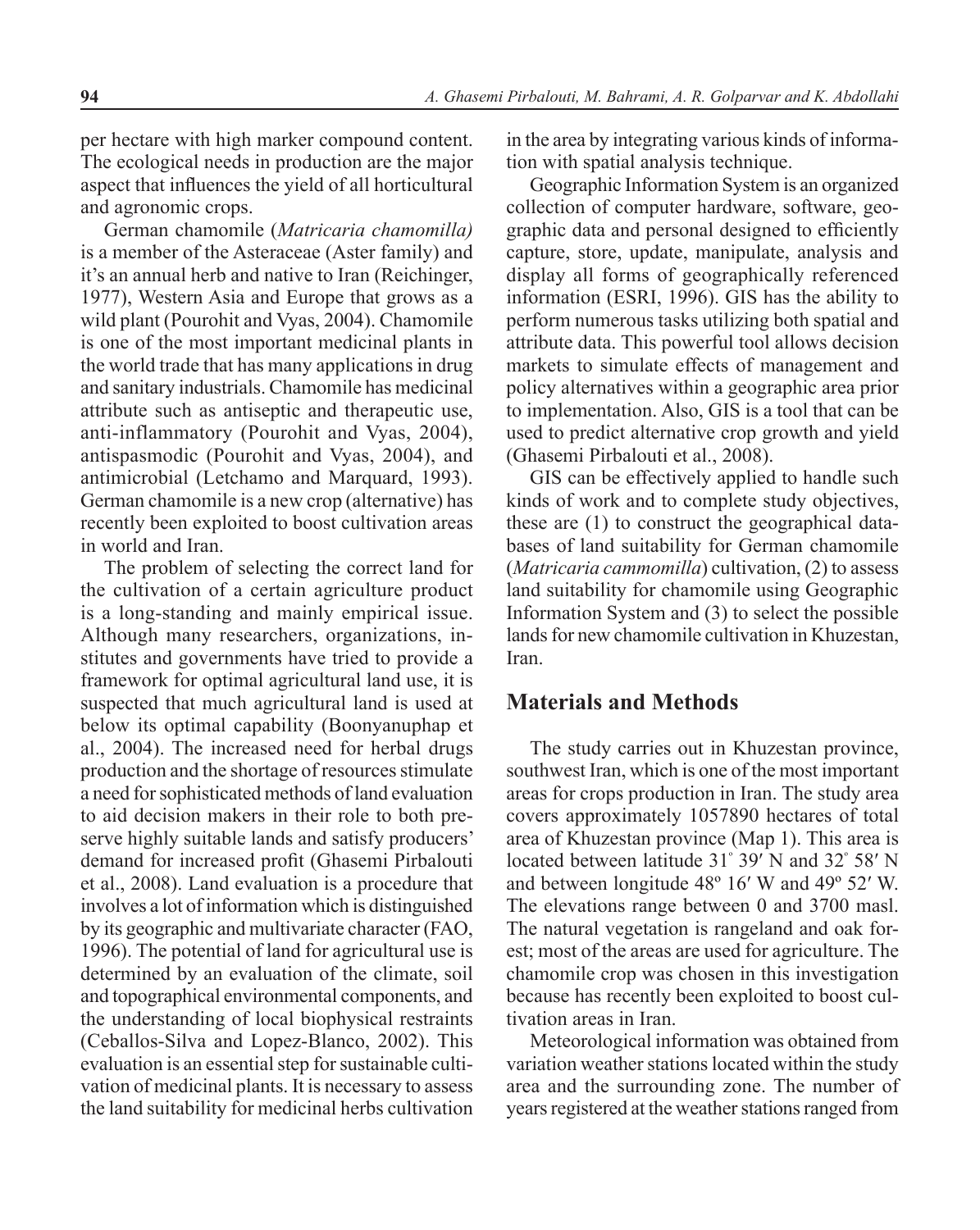

**Map 1. Location of the study site, north of Khuzestan Province, I.R. Iran**

10-15. Average values for each variable per 10-day calendar period were calculated. The minimum and maximum temperature maps were adjusted by a thermal gradient. This regional thermal gradient was generated by a regression model that took into account the elevation and temperature of weather stations located in Khuzestan province, Iran. Chemical soil characteristics (pH, EC, and organic matter) were taken from a soil-sampling from 518 farms of agriculture lands of north of Khuzestan province. The slope and elevation information were obtained from the Digital Elevation Model (DEM) using two well-known GIS software packages ILWIS (version academic 3.0). The DEM used in the study has a spatial resolution of 3 arc-secs in geographical coordinates. This corresponds to a pixel size of approximately 80 m at the latitude of Khuzestan province. This array was geo-referenced using a metric UTM coordinate system and the geometric correction was carried out in the GIS ILWIS (ITC, 1998).

Geographic Information System (GIS) was used to build the geographic and ecological database for chamomile cultivation as well as for land suitability assessment and chamomile sustainable cultivation using multifactor spatial analysis. Using Global Positioning System (GPS) 1

during field in 2006-2007 collected the location of farms. Study on spatial distribution pattern in importance variables provide information about current environmental situation in geographic. All scored variables, which resorted in vectorbased geo-database, were converted into the raster –based datasets with 100-meter grid cell size. The restricted area was overlaid with the classed current environmental suitability datasets using the multiple overlay operation to assess land suitability for chamomile cultivation.

## **Results and Discussion**

Climate, soil chemical characteristics and DEM data layers were prepared and suitability classes were determined, using modified FAO method, were matched against specific German chamomile requirements derived from agricultural experiments and literature review. In the first stage, suitability was assessed in terms of topography. Elevation alone did not affect land suitability, because this factor affected on climatic, soil and agronomic management variables (Ghaffari et al., 2000). The result of raster map of slope in study lands identified that 32.4 % (3429892.5 ha), 9.7% (1020480 ha), 5.1 % (540117.5 ha) and 52.8% (5383090

*<sup>1</sup> - Garmin Etrex Vista Model*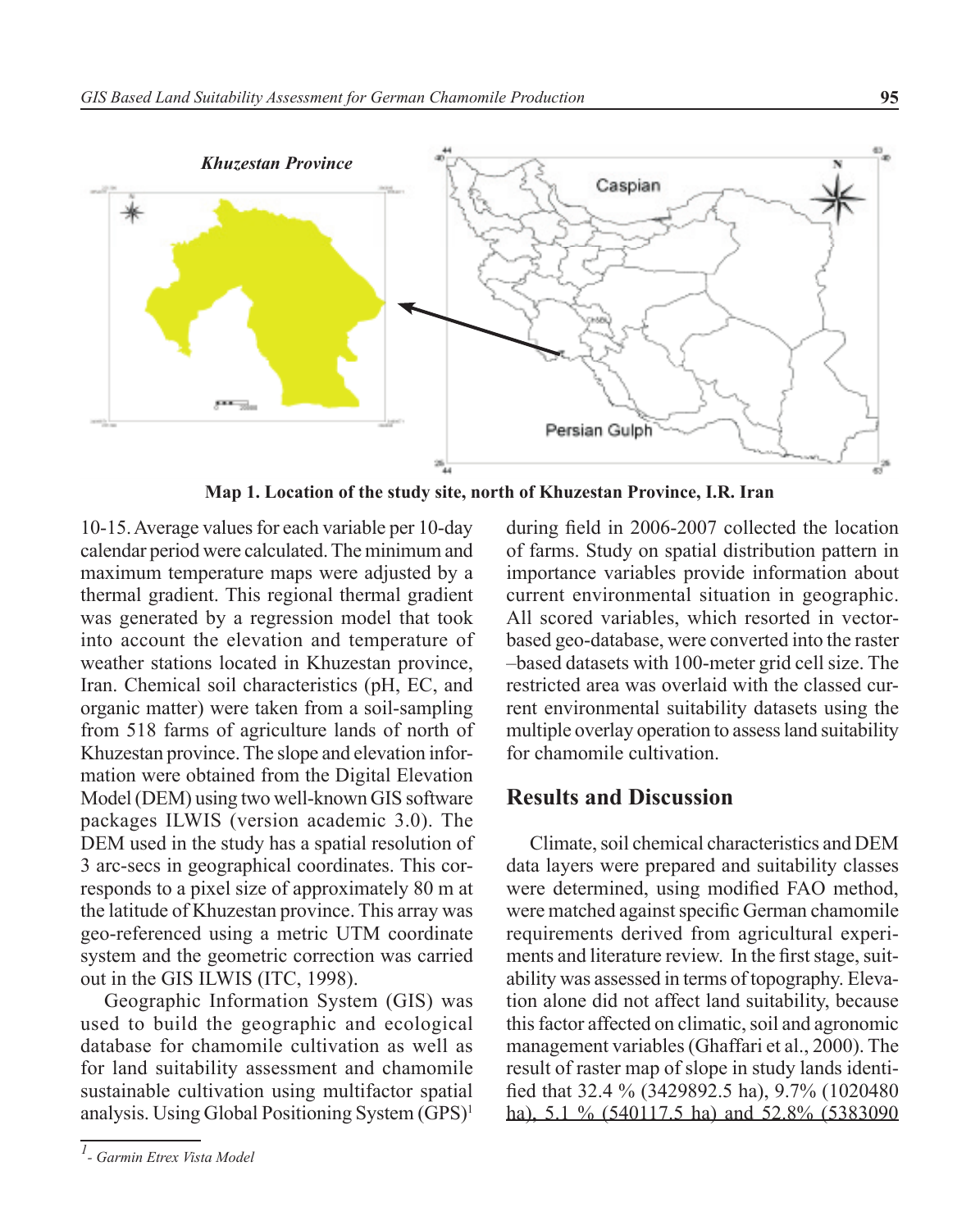

#### **Map 2. Raster map of overlay topography by simple limitation approach**

ha) of land have highly suitable (slope 0-2.5 %), moderately suitable (slope 2.5-5 %), marginally suitable (slope 5-7.5 %) and not suitable (slope  $>$ 7.5 %) for irrigated German chamomile production in north of Khuzestan Iran, respectively. Sys et al. (1991) believed that, on slopes than 20%, mechanization become impossible and for slope less than 20 percent there are still important variations in



#### **Map 3. Raster map of overlay climate variables by simple limitation approach**

productivity according to variation in slope. Also, Bagli et al. (2003) reported that on slopes less than 5%, irrigation of crops become possible.

The result of raster map for elevation indicated that 16.3% (172716 ha), 29.5% (312638.8 ha), 46.9% (498000.3 ha) and 7.1 % (74537 ha) of study area have highly suitable  $(S_1)$ , moderately suitable  $(S_2)$ , marginally suitable  $(S_3)$  and not



**Map 4. Raster map of overlay soil chemical characteristics by simple limitation approach**



**Map 5. Raster map of overlay climate, soil chemical characteristics and topography by SLA**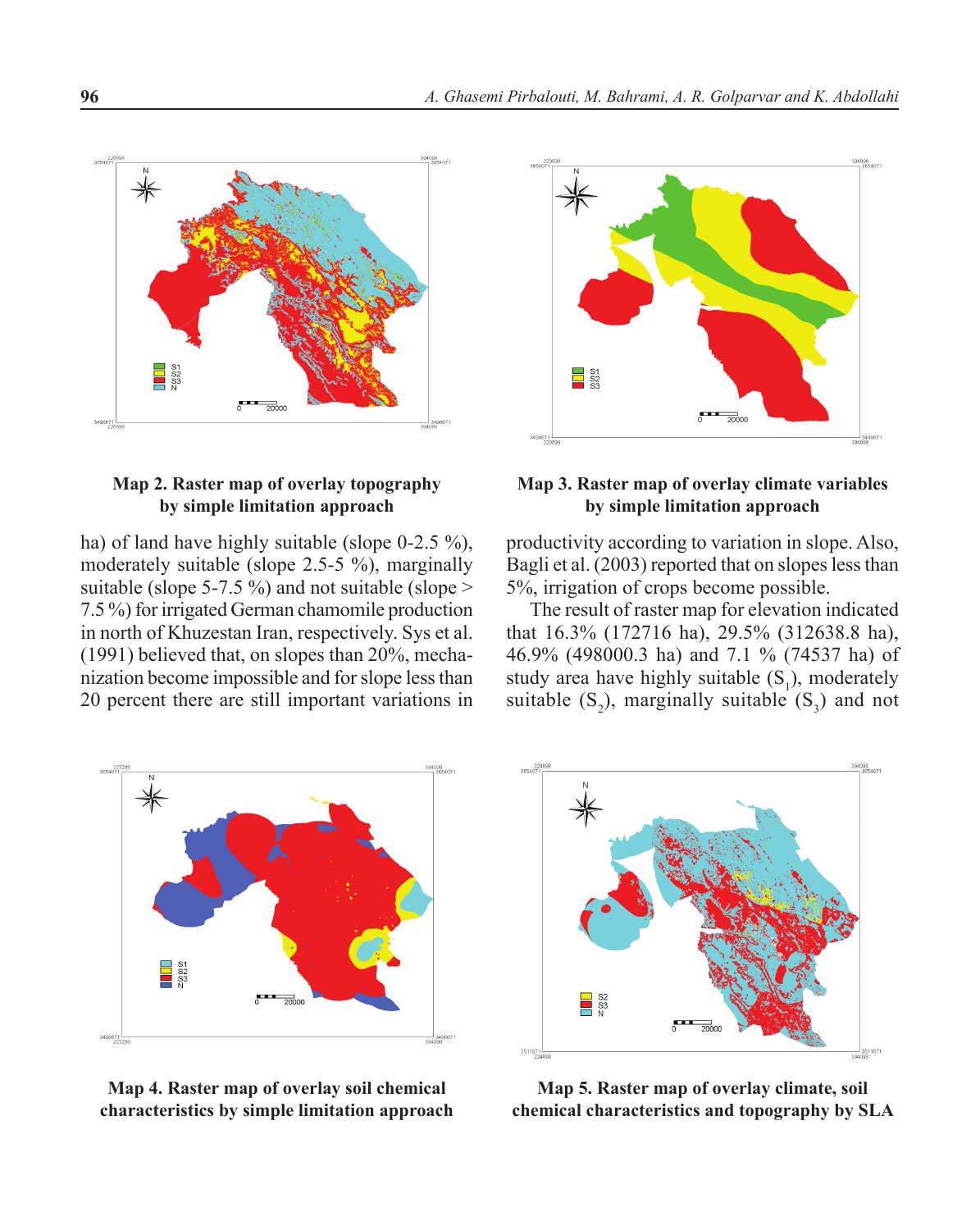suitable (N) for German chamomile cultivation, respectively.

The results of overlay raster maps for topography by simple limitation approach indicated that 0.9%, 11.5 %, 33.9% and 53.7% of lands have highly suitable  $(S_1)$ , moderately suitable  $(S_2)$ , marginally suitable  $(S_3)$  and not suitable  $(N)$ for German chamomile cultivation, respectively (Map 2).

The results of overlay maps for climate variables (maximum and minimum daily average temperature, monthly precipitation and number of freezing days) by simple limitation approach indicated that 13.5% (457731.3 ha), 39.8 % (391205.2 ha), 46.6 % (132969 ha) and 0 of lands have highly suitable  $(S_1)$ , moderately suitable  $(S_2)$ , marginally suitable  $(S_3)$  and not suitable (N) for German chamomile cultivation, under irrigation in study area, respectively (Map 3).

The results of overlay maps for soil chemical characteristics (OC%, Ec and pH) by simple limitation approach (SLA) indicated that 3.5 % (31497 ha), 5.8 % (52638.3 ha), 70.7 % (645065.5 ha) and 20.1% (182895.3 ha) of lands have highly suitable  $(S_1)$ , moderately suitable  $(S_2)$ , marginally suitable  $(S_3)$  and not suitable (N) for German chamomile cultivation, under irrigation in study area, respectively (Map 4).

In general, land suitability assessment by simple limitation approach for overlay maps (climate, soil chemical and topography characteristics) indicated that 0%, 1.5% (15868.35 ha), 32.7% (345930 ha) and 65.8% (696091.6 ha) of land have currently highly suitable  $(S_1)$ , moderately suitable  $(S_2)$  and marginally suitable  $(S_3)$  and not suitable (N) for chamomile crop production in north of Khuzestan, respectively (Map 5).

## **Conclusions**

This research confirmed that climate and topography environment-components proved to be useful in the identification of suitable areas for German chamomile production, within a GIS environment. This investigation is a climatologically evaluation that provides information at a regional level that could be used by farmers to select their crop pattern. As well, decision-making regarding adequate crop patterns could be based not only on the information provided by this approach, but also on other aspects such as: production supports, marketing, technological level, and economic evaluation, in addition to local customs, which are also highly important (Ceballos-Silva, and Lopez-Blanco, 2002). The main limiting factors are the geomorphology (slope and elevation) and climate (precipitation) and agronomic management (sowing date, irrigation and weed control) characteristics in study areas.

#### *Acknowledgments*

This work received support from the vice chancellor for research at the Islamic Azad University of Science & Research Branch of Ahwaz, Meteorological Organization of Iran and Jihad-Agriculture Organization of Khuzestan, Iran.

### **References**

- **Bagli, S., J. M. Terres, J. Gallego, A. Annoni and J. Dallemand,** 2003. Agro-pedo- Climatological Zoning of Italy. Definition of Homogeneous Pedo-Climatic Zones for Agriculture. Application to Maize, Durum Wheat, Soft Wheat, Spring Barley, Sugarbeet, Rapeseed, Sunflower, Soybean, Tomato. EUR 20550/EN.
- **Boonyanuphap, J., D. Wattanachaiyingcharoen and K. Sakurai,** 2004. GIS-based land suitability assessment for Musa (ABB group) plantation. *Journal of Applied Horticulture*, **6**: 3-10.
- **Ceballos-Silva, A, and J. Lopez-Blanco,** 2002. Evaluating biophysical variables to identify suitable areas for oat in Central Mexico: a multi-criteria and GIS approach. *Agriculture Ecosystem and Environment Journal*, **95**: 371-377.
- **Environmental Systems Research Institute (ESRI),** 1996. Building applications with Map Objects.